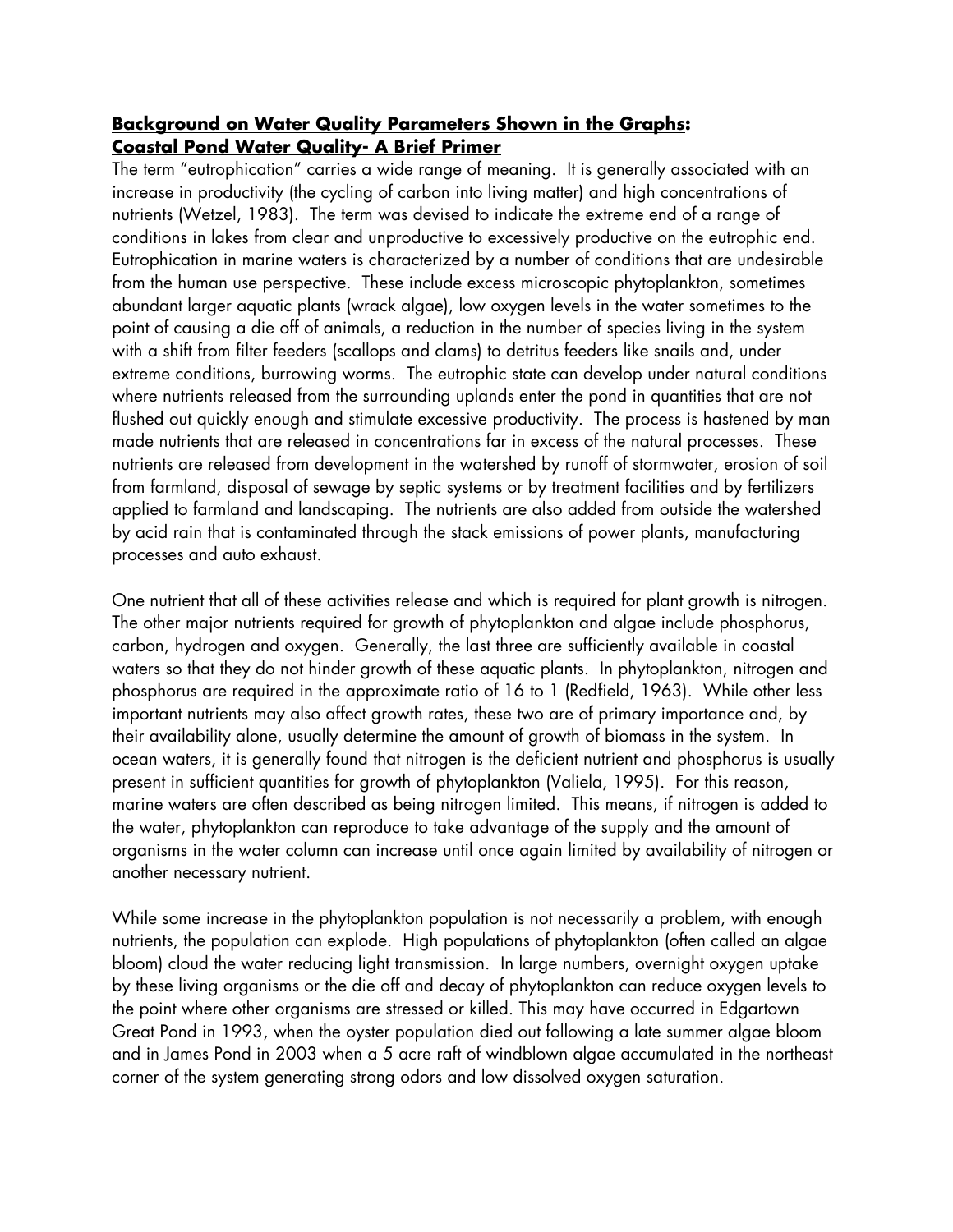Reduced light penetration limits the vigor of eelgrass that requires sunlight, as does any green plant. Eelgrass is an important component of the ecosystem providing cover for bait fish, scallops, tautog, blue crabs and eels as well as food and a substrate for the growth of a myriad of aquatic plants and animals. It also acts as a sediment stabilizer through its dense root system.

While the available light level limits the potential success of eelgrass, both phytoplankton and large macro-algae (wrack algae) are typically limited by the availability of nutrients rather than light (Valiela, 1995). In coastal salt ponds, common wrack algae include *Ulva*, *Enteromorpha*  and *Cladophora*. The differing growth limitations set up a situation where, as nutrients are added to the system, phytoplankton and wrack algae increase, reduce the light penetrating to the bottom and cause a decline of eelgrass which may eventually be replaced entirely by macro-algae. The wrack algae however do not fill the role that eelgrass plays as a key component of the shallow, marine habitats. The macro-algae also tend to break loose late in the season or after a storm and gather into large mats which may smother desirable, filter feeding shellfish such as clams, scallops and oysters, encourage detritus (debris) feeders such as snails and, when severe, anoxia (lack of oxygen), aquatic animal die off and odors.

Nutrient stimulation of phytoplankton blooms also reduces available light to the eelgrass beds at the bottom particularly where the water depth is 2 or more meters. Nutrients also increase the growth of single cell and chain algae (e. g. diatoms) that grow on the surface of the eelgrass blades further blocking the sun light. Reduced light may stress the eelgrass making it more susceptible to wasting disease or may just reduce its vigor and lead to thinning of the eelgrass and eventual loss of entire beds over time.

Numerous studies of coastal ponds by researchers have concluded that nitrogen loading from shoreline development may have adverse impacts on these waters. Waquoit Bay, Cape Cod, has been thoroughly studied over 30 years (Valiela et al 1990). It is a coastal pond with a fixed inlet through a barrier beach. As residential land use increased in the recharge area, the pond has steadily lost formerly extensive eelgrass beds. The loss was attributed primarily to nutrient loading from septic systems in the watershed (Kennish, 1996).

It seems clear that addition of nitrogen to our coastal ponds will lead to undesirable consequences if it exceeds a threshold known as the loading limit. Interim loading limits have been determined by the MV Commission but establishing final limits is the goal of the Massachusetts Estuaries Project. We should be very concerned at what the future nitrogen loading of the recharge area may do to our ponds. Once the recharge area is built out, it will take 20 years or more for the system to reach equilibrium and for the full effect of the nitrogen loading to appear in the pond to which the recharge area contributes groundwater. If the "effect" on the pond is undesirable, changes made to reduce nitrogen loading further back in the recharge area will take another 20 years or more to reach the pond and reverse the negative impacts. For this reason, we need to make every effort to anticipate possible impacts with a conservative limit on nitrogen loading within the watershed recharge area.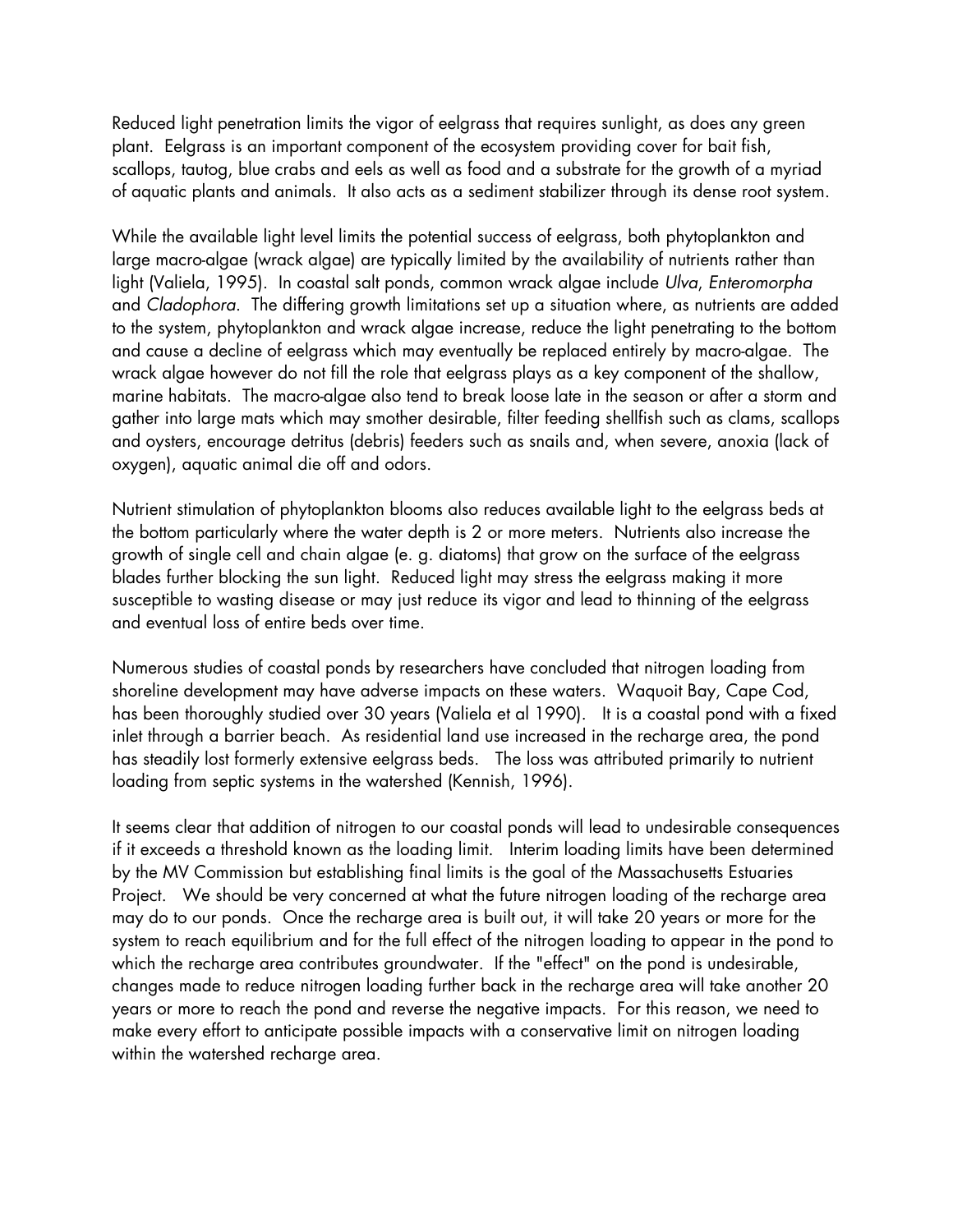#### **Water Column Parameters:**

There are key chemical and physical measures that are indicators of the condition of a water body under study. When collected over time, these measures can identify the trophic state of the system. The trophic state of a coastal pond is a descriptive term that indicates the amount of biomass production in the system. The most familiar trophic state is the eutrophic condition that indicates excessive biomass production.

The measures discussed here include **chlorophyll pigment(s)** that are an indicator of the microscopic algae population in the water column. The depth at which the Secchi disk can no longer be seen is the **extinction depth** and indicates the amount of light penetration through the water column. The amount of **dissolved oxygen** is a fundamental necessity for the animals living in a pond. It is affected by the algae population but also by the amount of organic matter that is decaying in the pond. The amount of **nitrogen** in the water column indicates whether a system is over- productive and if the nitrogen input from the watershed is excessive.

Although there are many other approaches to characterizing the condition of a pond including population studies of the benthic organisms, distribution and amount of aquatic plants and fish population, these parameters have not yet been evaluated. In examining the data presented for each pond, the rating system devised by the Buzzard's Bay Program (Costa et al, 1996) is helpful. The ratings are summarized in Table 1. The lab analyses data is included in spreadsheet form in Appendix 1.

| Parameter                                         | Zero Score                   | <b>Perfect Score</b>   |
|---------------------------------------------------|------------------------------|------------------------|
| <b>Oxygen Saturation</b><br>(lowest 1/3 observed) | 40% saturation or less       | 90% saturation or more |
|                                                   |                              |                        |
| <b>Transparency</b> (Secchi disk)                 | 0.6 meters or less           | 3 meters or more       |
| Phytoplankton pigments                            | 10 parts per billion or more | 3 ppb or less          |
| <b>Dissolved inorganic</b>                        | 10 micromolar (0.14 ppm)     | micromolar or less     |
| nitrogen (DIN)                                    | or more                      |                        |
| Total organic nitrogen                            | 0.6 ppm or more              | 0.28 ppm or less       |
| (TON)                                             |                              |                        |

**Table 1: Buzzard's Bay Eutrophication Index (Costa et al, 1996)** 

In reviewing the charts, we suggest that you use these *desirable* goals for water quality:

- Maintain ratings that are over 60% of the perfect score value for Dissolved Oxygen saturation (i.e. over 54%) and Secchi depth (over 1.8 meters) and
- Less than 60% of the zero score value for pigments, DIN (less than 6 micromoles/liter) and TON (0.38 parts per million) for the growing season.

# *NOTE ON NITROGEN INDICATORS: In the recently released*

*Massachusetts Estuaries Project Edgartown Great Pond, Total Nitrogen (TN) is used as an indicator of system quality rather than Total Organic Nitrogen (TON). The recommended target Total Nitrogen concentration to maintain eelgrass in*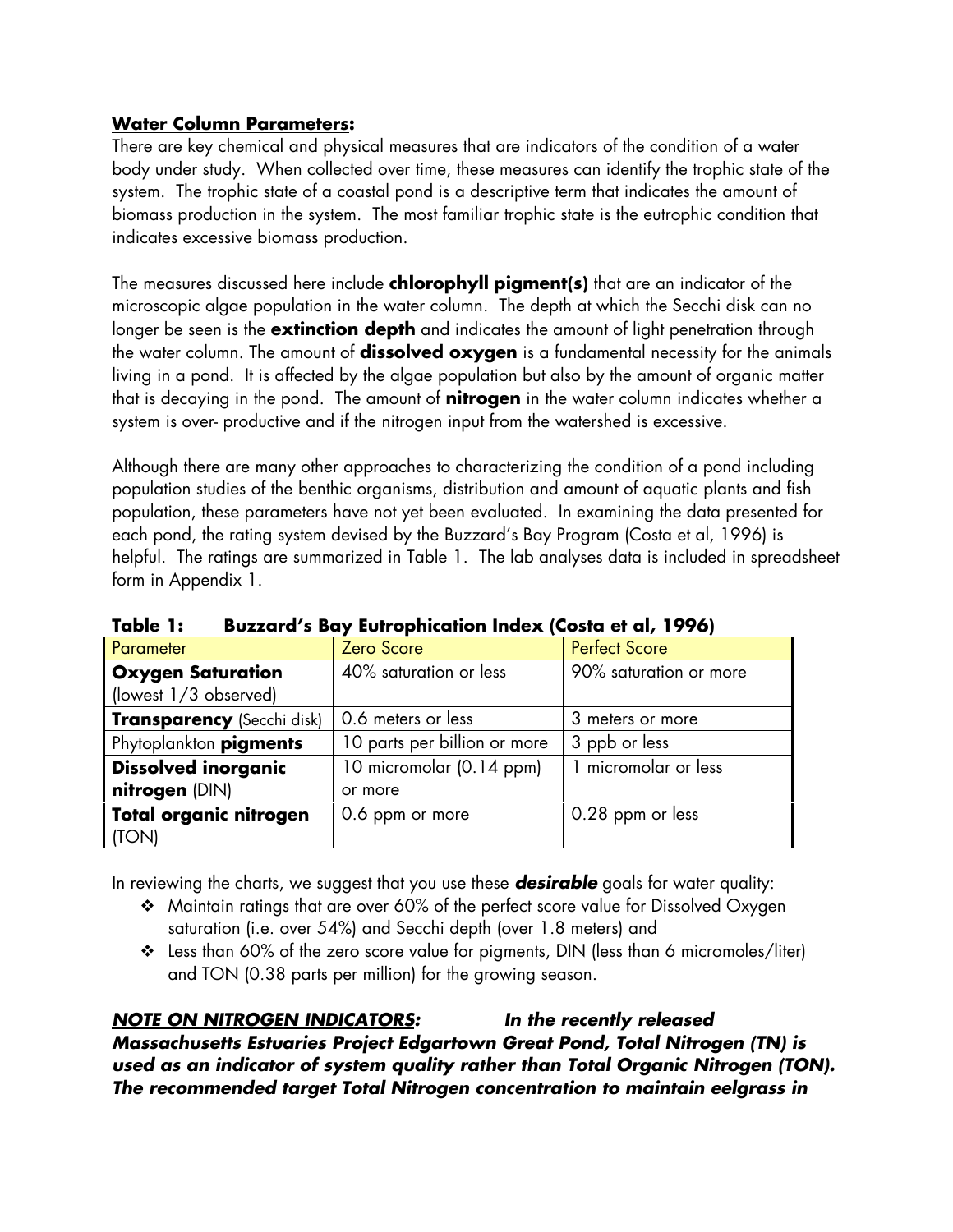*Edgartown Great Pond is at or below 0.5 milligrams per liter. In this report we continue to use TON as the standard not only for consistency with previous reports but also because TON comprises well over 90% of TN. The addition of dissolved inorganic nitrogen makes little difference to the rating system at sample stations where the salinity is over 10 parts per thousand.* 

**CAVEAT: The application of any rating system to such a diverse group of ponds is prone to misinterpretation. The caveat to the text that follows is that these ratings will change as the amount of specific information we have increases. The ratings may also change from year to year depending on weather, the temperature of the offshore water and other factors not known at this time. The rating system will be refined specifically for each pond during the Massachusetts Estuaries Project study of these systems.** 

#### **Ponds Involved in the 604(b) Grant During 2006 Oyster Pond:**

Oyster Pond is a 200-acre south shore pond, separated by a barrier beach from the Atlantic Ocean. It is only tidal for relatively short periods of time following a man-made cut through the barrier beach. The cut is made to maintain salinity in the brackish range suitable for oyster growth as well as to release a large store of nutrients that accumulate in the pond in exchange for "cleaner" Atlantic Ocean water. During the drain down period the pond drops 4 feet or more before becoming tidal for a period ranging from less than one week up to a month. When it drains down, the water near the north end of the system becomes very fresh from groundwater discharge that is focused at the head of the pond. This can set up a strong horizontal salinity gradient and, under the right wind conditions, vertical stratification can become well established, particularly in the southern half of the Pond. Vertical stratification can set the stage for a loss of oxygen in the deep water which is isolated from the air leading to water quality problems throughout the pond and eliminating animals from the deeper water areas.

During 2005, the total organic nitrogen concentration averaged between 0.42 and 0.46 parts per million, above the desired target for eelgrass health of 0.38 ppm but within recently suggested limits of 0.5 ppm for Edgartown Great Pond (Massachusetts Estuaries Project, 2007). Chlorophyll pigments were also elevated above the desired goal, varying from 7.2 to 7.5 parts per billion (ppb) in the southern half of the system and up to 16.2 ppb at the northernmost station. Dissolved inorganic nitrogen showed a similar pattern, ranging from 0.6 to 1.3 micromoles per liter at the south end up to 3.2 at the northern station. The ratio of inorganic nitrogen to phosphorus shows a nitrogen limitation in the southern half of the system at all times, whether open to the ocean or not. The stations at the northern half of the system are variable, being phosphorus limited when that end of the pond is fresh and nitrogen limited when it is more saline as indicated by the ratio of the inorganic nitrogen to orthophosphate. Water quality during 2005 was near the undesirable rating depending on station location and timing relative to the inlet to the ocean closing.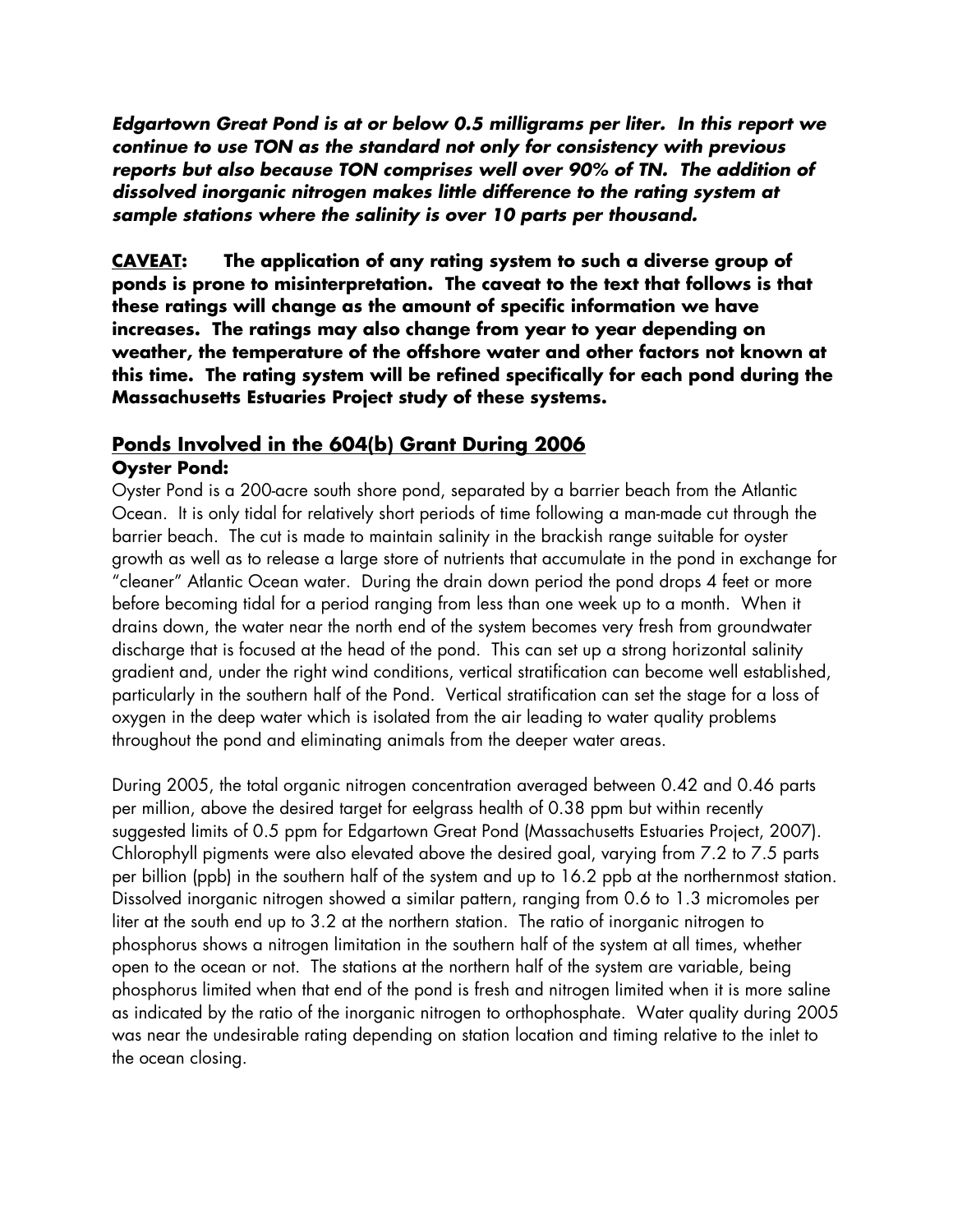The 2006 Total Organic Nitrogen averaged 0.49 milligrams per liter (ppm) across all sampling stations over the course of the sampling period. This exceeds the target goal of around 0.4 ppm for eelgrass, meets the 0.5 ppm guidance for Edgartown Great Pond (MEP Draft 2007) and is below the zero score value of 0.6 ppm as in the Buzzard's Bay water quality rating system. During the same time period, the average value for total pigments (chlorophyll plus phaeopigments) was 7.99 micrograms per liter (ppb). The pigment concentration was lowest at the sample station furthest south and highest to the north. The concentrations exceeded the target of 6 ppb at all stations on all dates except for August 1. During the sampling period, water quality fell into the Marginal category.

In the Charts for Oyster Pond, note the following:

- The Total Organic Nitrogen content is above the desired level over the course of the sampling period.
- Dissolved inorganic nitrogen is very low throughout the sampling period as it is quickly utilized by phytoplankton and other growing plants and turned into biomass.
- The concentration of pigments in the water column exceeds the target of 6 parts per billion over most of the sampling period.
- The Pond was open to the ocean for the mid-July sampling but was then closed for the remainder of the sampling period.
- The salinity data show that the pond was stratified in July as indicated by the shallow salinity levels (labeled S) being significantly lower than the deeper salinity (labeled D). This isolates the saltier, heavier water from the air that is the source of oxygen.
- Dissolved oxygen saturation declines over the sampling period to somewhat below desirable levels but not as low as some years because the stratified condition didn't last too long.
- Secchi extinction depths are less than the goal because of all the phytoplankton in the water column that intercept the light.

# **James Pond:**

James Pond is a 41-acre north shore pond separated from Vineyard Sound by a barrier beach that is breached to the Sound periodically during the year. Typically the Pond is breached in late winter or early spring and again during early summer if it has closed. In some years, the system will remain tidal with very low flow for months adequate to maintain salinity. When it is open to the Sound, flow from the system is sufficiently sluggish and the pond level remains high enough above the Sound that the tides in the system are diurnal. The system is shoaled by an extensive flood tidal delta and overwash deposits at the north end. The channel has been redirected by sand overwash so that it follows a long route and discharges into the pond across the tidal flat in a diffuse manner. James Pond receives small freshwater discharges from two streams and from the groundwater.

During 2005, total organic nitrogen concentration averaged between 0.7 and 1.0 parts per million, well above all thresholds for eelgrass health. Chlorophyll pigments varied between 14.0 and 32.5 parts per billion. At the stations nearest the inlet, productivity was nitrogen limited over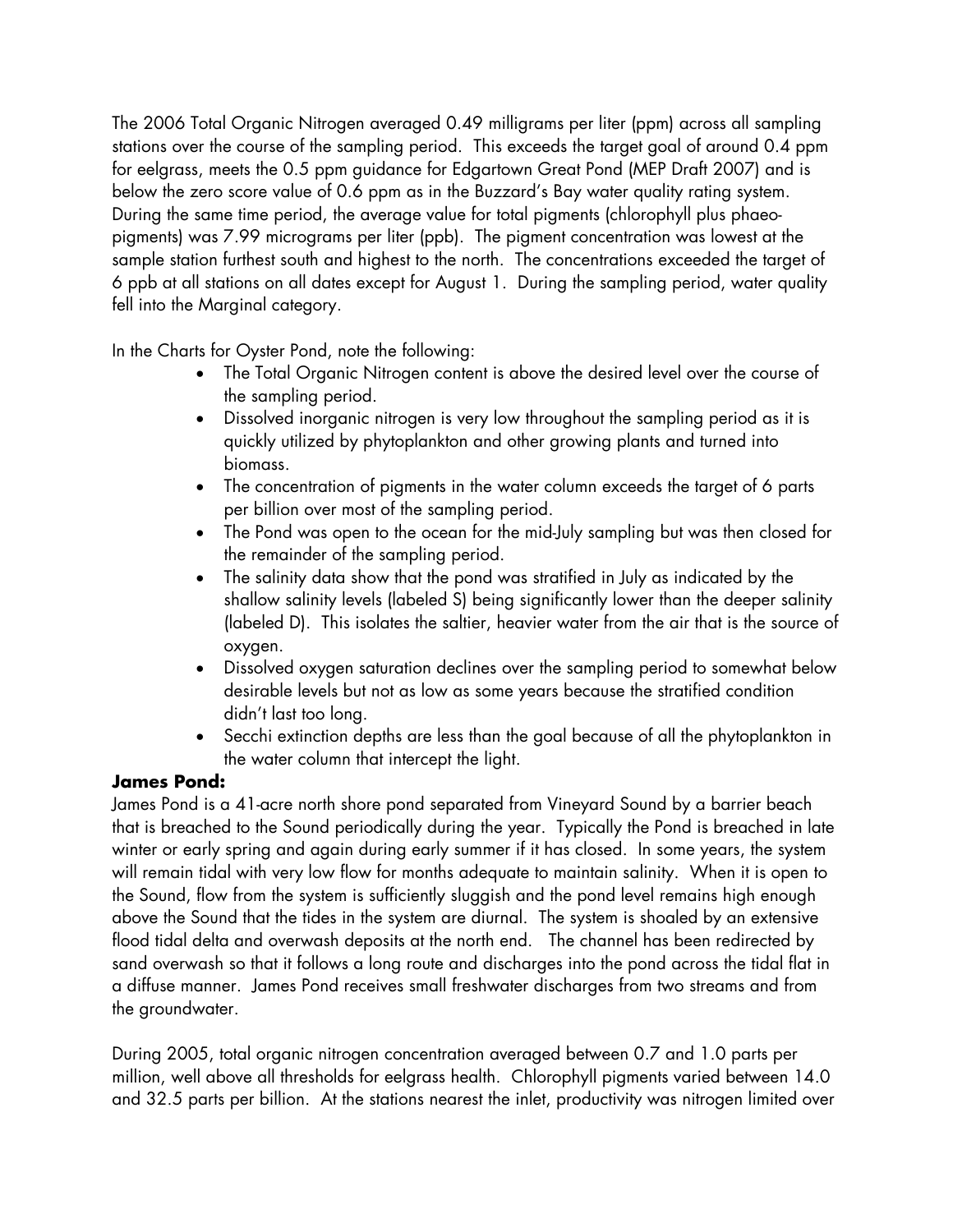the course of the sampling period. Those stations further south varied from being nitrogen limited to being phosphorus limited. Water quality throughout the system rated an undesirable rating during 2005.

In 2006, Total Organic Nitrogen exceeded 0.6 ppm (the zero score value) at nearly all stations throughout the sampling period. The average TON concentration at all sampling stations over the course of the sampling period was 1.20 ppm, twice the Buzzard's Bay rating system zero score. Total pigment concentrations averaged 68.8 ppb throughout the Pond over the course of the study but dropped dramatically to values near the target score value of 6.0 ppb in September. Generally, water quality falls in the Undesirable category during the sampling period.

In the charts for James Pond, note that:

- Total organic nitrogen is very high throughout the sampling period.
- Chlorophyll concentrations are excessive indicating tremendous growth of microscopic phytoplankton.
- Dissolved inorganic nitrogen levels are very low as it is quickly tied up in biomass.
- The dissolved oxygen saturation (the amount of oxygen in the water compared to what the water could hold at that temperature) is quite high. This often results from excessive amounts of algae and rooted underwater plants. The high concentration during the day often crashes overnight and causes oxygen stress in bottom dwelling organisms.
- The light penetration as indicated by the Secchi disk much lower than the goal.

## **Katama Bay:**

Katama Bay is a 1700-acre tidal system that includes Edgartown Harbor, two large mooring fields, a number of oyster aquaculture operations and receives drainage from Caleb's Pond, a 39-acre tidal pond. The system is separated from the Atlantic Ocean to the south by a barrier beach that has periodically breached in the past creating times when the system has very strong tides. This barrier has remained mostly intact in recent years. Along the north side of the barrier beach, significant flood tidal deltas from past breaches have created an extensive system of tidal flats and channels that create a complex, variable-depth habitat that has been a rich source of soft-shelled clams and quahogs. The system has had eelgrass in the past, but it is believed that there is none today (Charles Costello, personal communication, personal knowledge).

During 2005, total organic nitrogen concentration averaged between 0.27 to 0.36 parts per million, meeting the goal for eelgrass health. The concentration increases into Mattakeset Bay that receives fresh drainage from Herring Creek. Lower values were found in the Harbor near Chappaquiddick Point and just outside of the system where tidal exchange is most vigorous. Similarly, the chlorophyll pigments were at acceptable levels in the system and even lower just outside the system. The inorganic nitrogen to phosphorus ratio indicates that the system is strongly limited by the availability of nitrogen with the exception of the station in Mattakeset Bay where phosphorus was limiting at times. The sample station near the Herring Creek discharge indicates that most of the time, that portion of the Bay was limited by the availability of phosphorus. Water quality in the system varied from good to approaching undesirable depending on distance from the tidal outlet.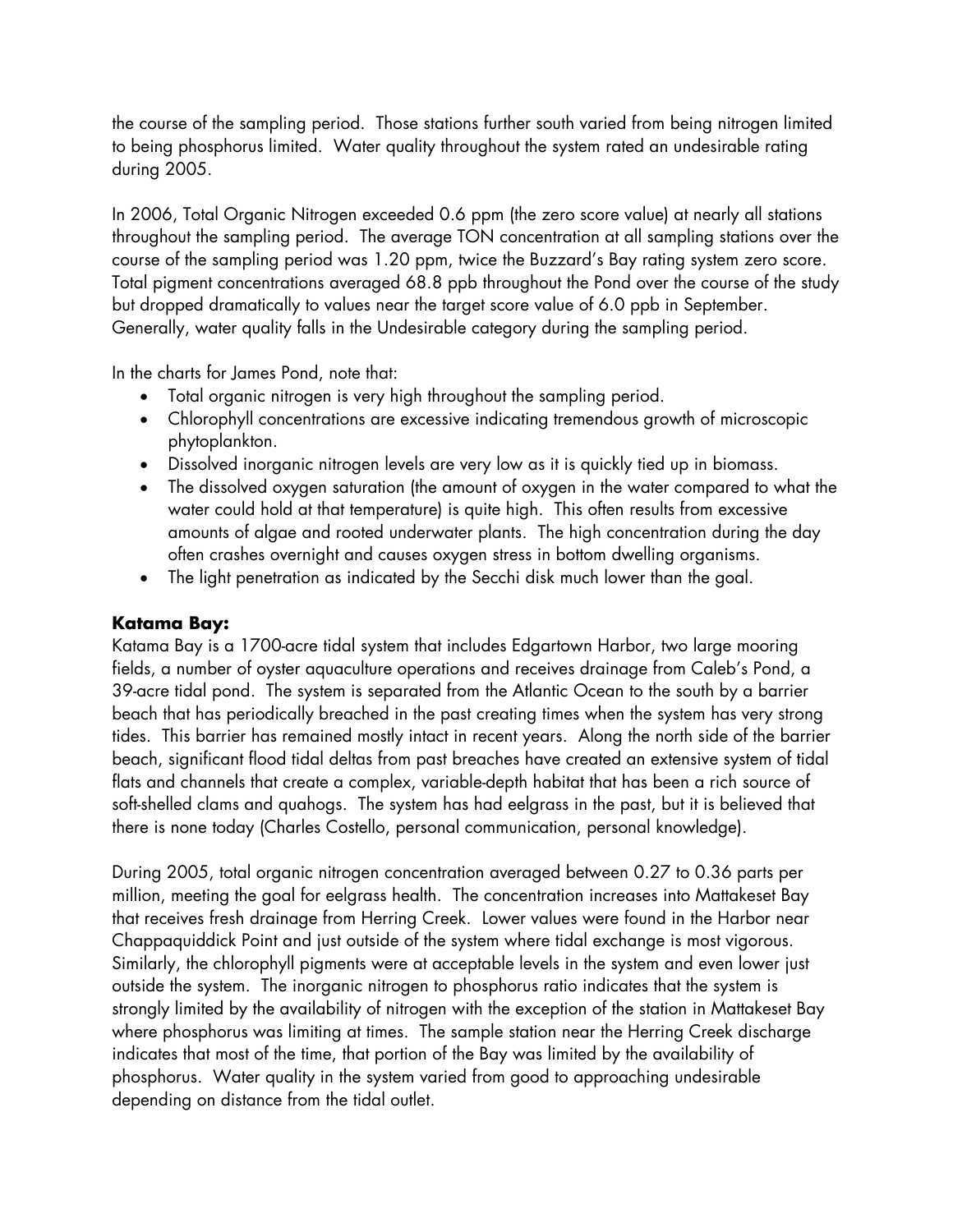In 2006, excluding station KAT1 located outside the system and KAT8, the drainage from Herring Creek, TON averaged 0.37 ppm meeting the target for eelgrass health. Total pigment values at the same stations averaged 5.2 ppb also meet the water quality goal. Katama Bay water quality was Acceptable to Good over the course of the summer sampling. Poorer water quality on August 15 lowers the overall rating.

In the charts for Katama Bay, note that:

- Total organic nitrogen content is near the target concentration for most of the sampling period.
- Pigment concentration exceeds the goal of 6 parts per billion in mid-August but is near that goal for the remainder of the summer.
- Dissolved inorganic nitrogen is very low in the Bay but Herring Creek carries a higher concentration from the groundwater that feeds it.
- Dissolved oxygen saturation levels are good during the sampling.
- Secchi disk extinction depths are good indicating good light levels in most of the Bay.

**Ponds not included in the 604b grant program include** Farm Pond, Sengekontacket, Tisbury Great, Cape Poge, Tashmoo, Lagoon and Oak Bluffs Harbor.

#### **Farm Pond:**

Farm Pond is a small coastal system that receives restricted tidal flow from Nantucket Sound through a culvert under Beach Road. Despite the limited tidal flow, the Pond has had a substantial eelgrass population. On the Farm Pond charts, please note:

- Total organic nitrogen exceeds the desired concentration for much of the sampling period.
- The concentration of pigments, in particular chlorophyll, is higher than desirable and increases to unacceptable levels late in August.
- Dissolved inorganic nitrogen levels spike up on August 2 but generally are very low. The spike occurred during a dry period and is not rain related.
- Dissolved oxygen levels are acceptable.
- The Secchi disk depths cannot be accurately determined because the Pond is so shallow. The depths shown are the depth to the bottom.

## **Sengekontacket:**

Sengekontacket is a large well circulated tidal pond. The eelgrass beds in the system were lost in the late 1980's and very early 1990's. The Sengekontacket charts show:

- Total organic nitrogen averages around 0.4 ppm that is close to the goal for eelgrass health. Trapp's Pond has somewhat higher concentrations particularly in the mid-September sample.
- The pigment concentrations are generally low except for Trapp's Pond at the end of the sampling period. Over the years, it appears that Sengekontacket produces more large algae with its nutrient load rather than excess phytoplankton.
- Dissolved inorganic nitrogen levels are very low.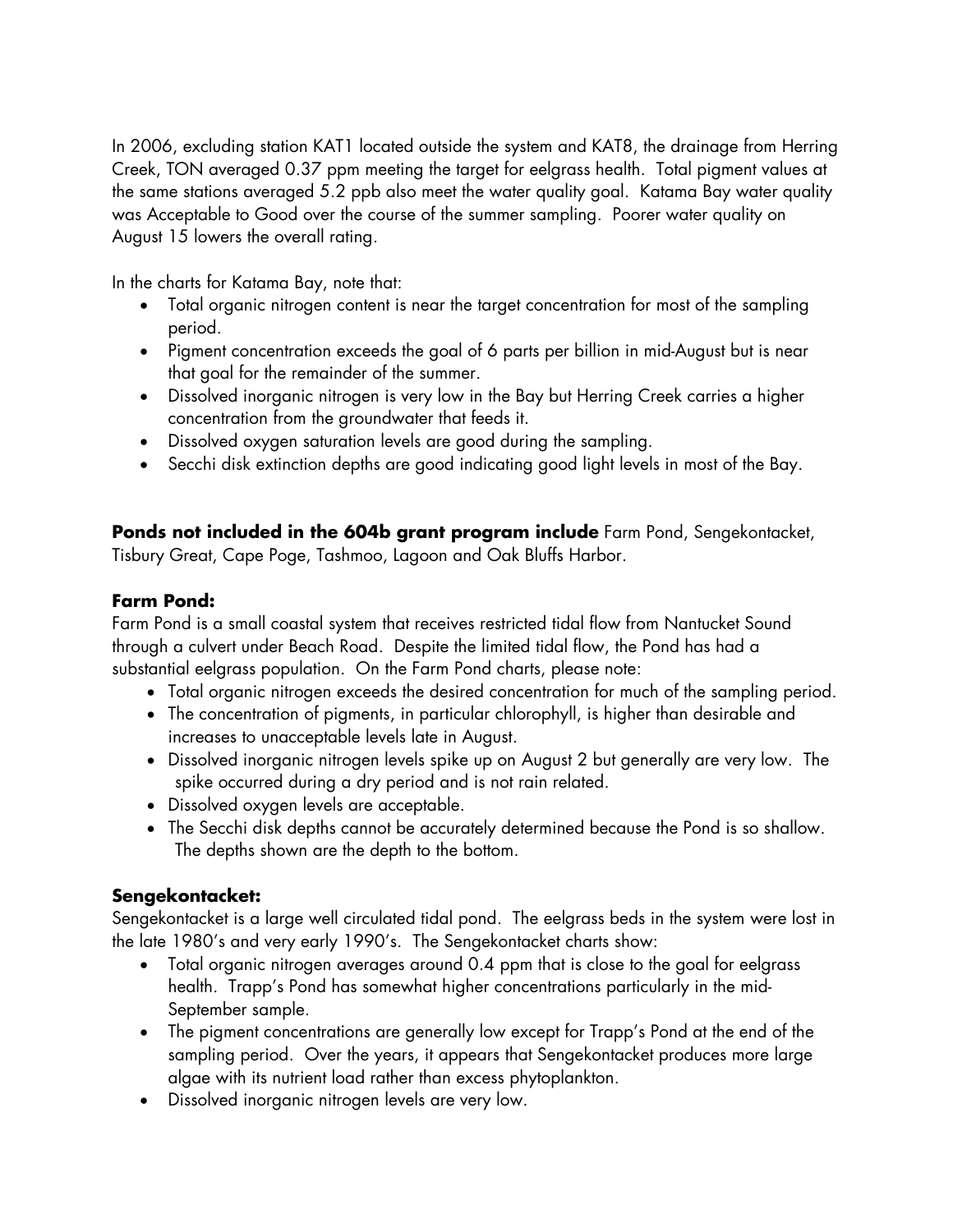- Dissolved oxygen saturation values are above the minimum acceptable value throughout the sampling period.
- The Secchi extinction depths are minimum depths as the water is too shallow to get a reading. They indicate that the water column is quite clear.

# **Tisbury Great Pond:**

Tisbury Great Pond is a large south shore coastal pond that is tidal only for a portion of the year. The Pond has no eelgrass beds. The water quality charts for this pond show:

- Total organic nitrogen levels are somewhat high but within the average summertime goal for water quality.
- Pigment concentrations generally exceed the desired level.
- Dissolved inorganic nitrogen levels are low except for the late August sample when the Pond was open to the ocean and the water column had become stratified with the fresher water at the top and the salty water at the bottom. The fresh water is the prime source of nitrogen and this results in the higher concentration at station 4.
- The dissolved oxygen saturation level dips below the minimum acceptable level at station 4 in late August. This results from the stratification that developed at this station after the pond was opened. Fortunately the condition did not persist and saturation levels rebounded.
- Secchi disk extinction depths are lower in August as the phytoplankton levels increase and particularly at station 4 further up in the Pond compared to stations further down toward the south end.

## **Cape Poge Pond:**

Cape Poge is a large tidal pond that, during good years, is the top producer of bay scallops in the State. The Pond has substantial eelgrass beds. All three water column parameters are in the desirable range during the sampling season. Both the dissolved oxygen saturation levels and the Secchi extinction depths are indicative of good water quality during the sampling period.

## **Tashmoo:**

Tashmoo Pond was sampled by UMASS Dartmouth personnel. The Pond is a moderate sized tidal pond that has some eelgrass but has lost beds at the south end of the system. The water quality charts show:

- Total organic nitrogen is higher at the south end of the Pond (station 3) further away from the inlet. Other than that station, the other stations had acceptable levels of TON.
- Pigment concentrations follow a similar pattern but are well above the goal at both stations 2S and station 3.
- Dissolved inorganic nitrogen levels are very low as this nutrient is quickly turned into phytoplankton leading to the high pigment levels.

## **Lagoon Pond:**

Lagoon Pond is a large tidal pond that has lost significant eelgrass in the last 10 years but still has some coverage in the West Arm and near the inlet. The water quality charts show: